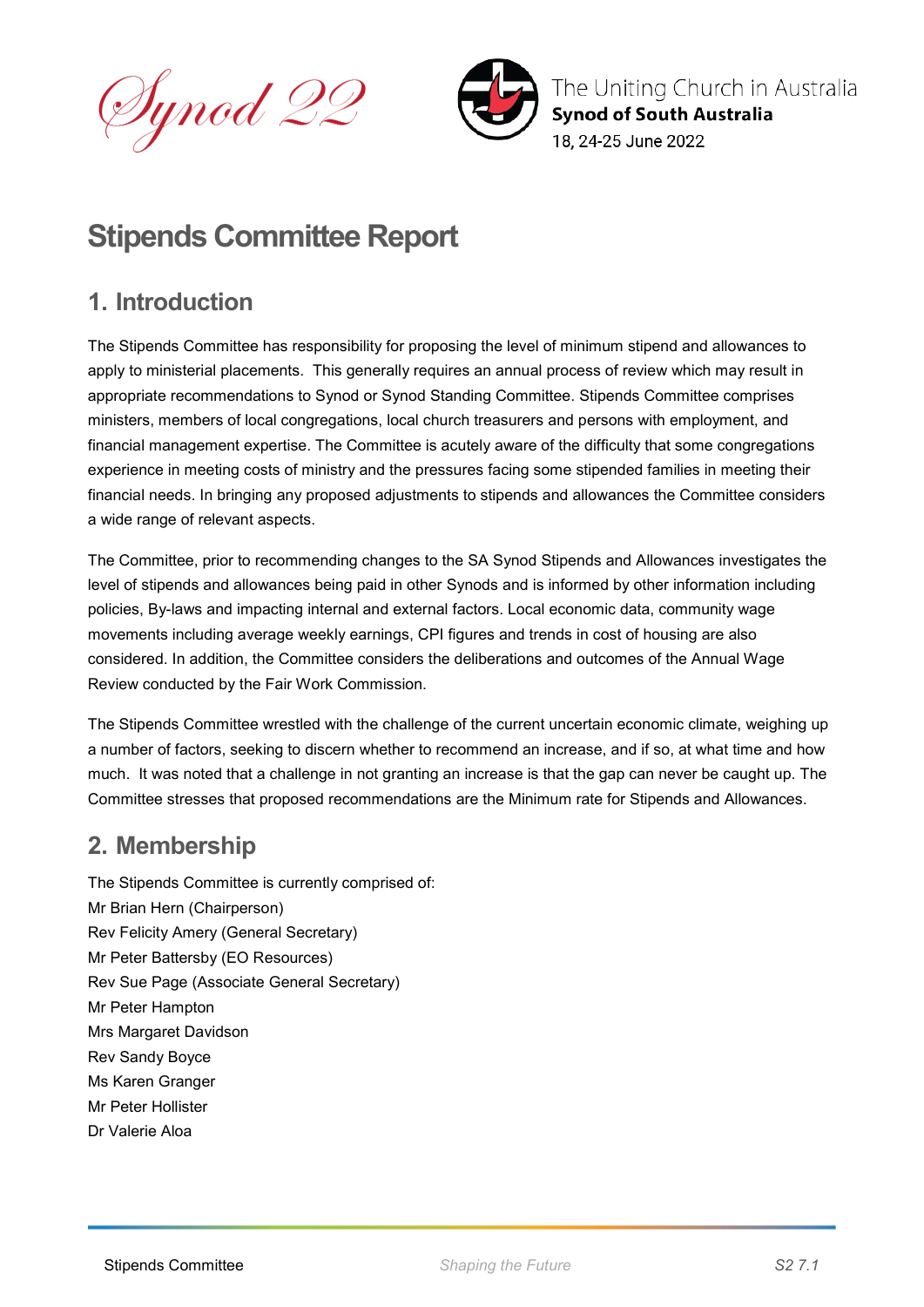### **3. Setting the 2022 Minimum Stipend and Allowances**

Due to the change in the timing of our Synod meetings it is not practical to present recommendations in relation to the following year's ministerial stipend and allowances. The relevant information on which recommendations can be based is not available until later in the calendar year. Accordingly it is necessary to present any recommendations relating to the ministerial stipend and allowances to Synod Standing Committee. All decisions of approved changes to ministerial stipends and allowances rates are to be reported to the next meeting of the Synod.

A challenge for setting the 2022 stipend and allowances are the impacts that the COVID-19 global pandemic has had on the fundamental operation of our economy. This means we need to be very careful about relying on historical metrics. This has impacted the capacity of some congregation members to contribute and hence, has impacted churches financial position.

Among significant factors considered were that CPI in September was much higher than expected. 1.5%, was expected but September CPI was up 3%. Trimmed mean inflation rose from 1.6% to 2.1% as well. Legacies of COVID restrictions - movement of labour and supply results in the whole economy being unpredictable. Inflation in the world was greater than anyone expected. Price of oil has also risen.

The challenge of recommending any increase of stipend and allowances is what level of increase can congregations afford? However there is also a justice issue - if we don't increase close to or line with inflation, we contribute towards a difficult financial situation for recipients. It was recommended that the minimum stipend be increased by 2.25% from the 2021 level.

#### **3.1 Accommodation Allowance**

All ministry agents in placement are entitled to provision of accommodation, whether by provision of an appropriate manse or an accommodation allowance. Housing costs including rental have risen sharply in the past 12 months or so. Noting that the stipend is a living allowance, It was recommended that the accommodation allowance be increased by 2.25%.

#### **3.2 Professional Development Allowance**

Professional Development Allowance is payable to ministry agents in placement. To assist the Stipends Committee a review of how ministers are undertaking Professional Development was undertaken by the Pastoral Relations and Mission Planning (now the Placements and Safe Church) Team in the second half 2019 and early 2020. A working group will be undertaking further investigations around the use of Professional Development Allowance early in 2022. It was recommended that the professional development allowance be increased by 2.25%.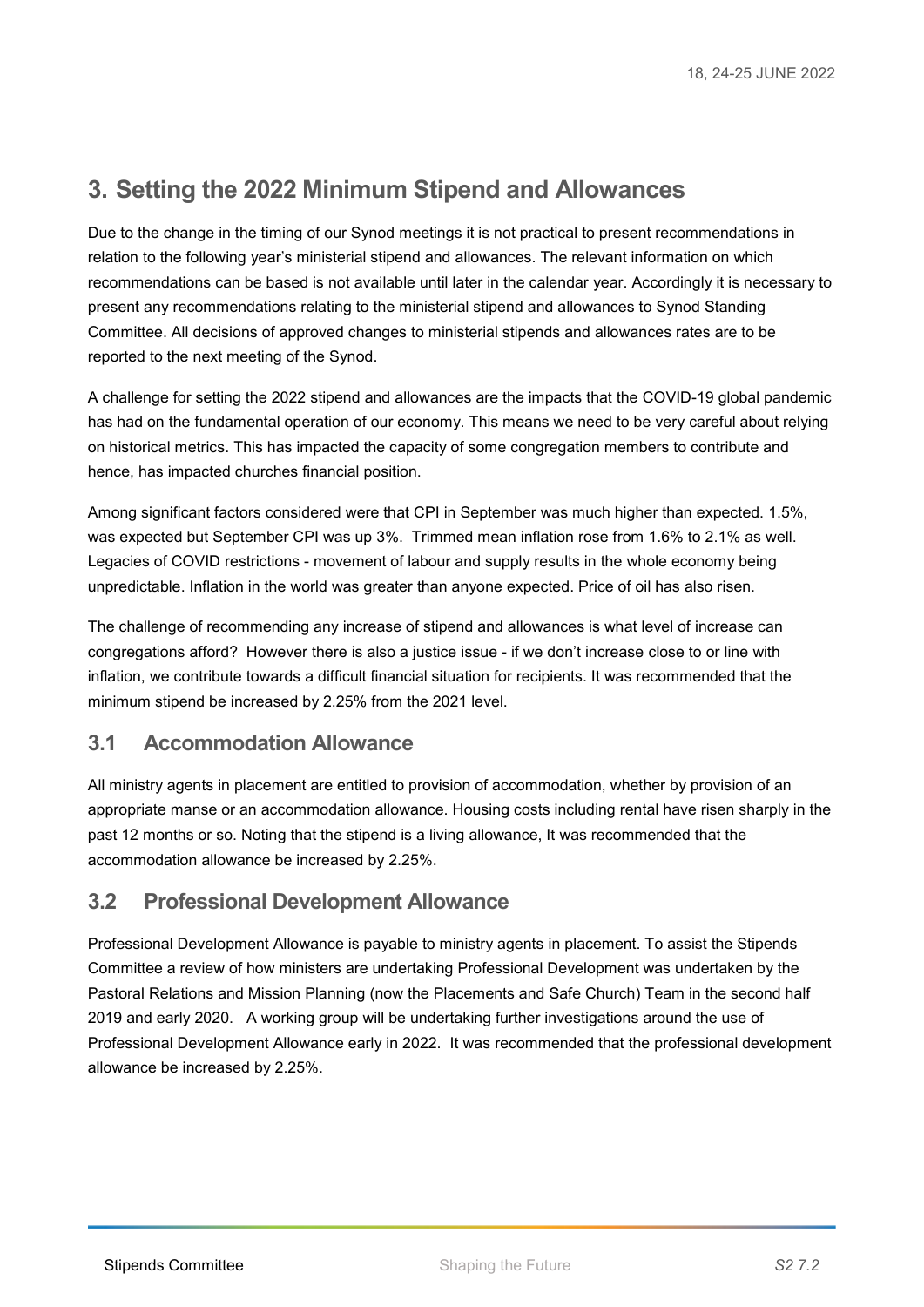#### **3.3 Candidates Resource Allowance**

A resource allowance is payable to each candidate in full-time training for the ministry, with a pro-rata allowance to be paid to candidates studying part-time. It was recommended that the Candidates Resource allowance be increased by 2.25%.

#### **3.4 Motor Vehicle Allowances (Depreciation and Standing Charges)**

The Motor Vehicle allowances, including fuel prices and travel, were considered by Stipends Committee. The Stipends Committee noted that even though petrol prices continuing in an upward trend, there is no desire to suggest increasing the rates associated with motor vehicle allowances in a way greater than CPI.Therefore, it was recommended that motor vehicle allowances be increased by 2.25%.

#### **3.5 Preaching Fees**

In respect of preaching fees, there will a payment of preaching fees to retired ministers, ministers who are in receipt of an annual income which is less than the minimum stipend and theological students (other than students on placement for field education) for one service or an increased amount for two or more services in one day. There will be reimbursement of travelling expenses to all preachers (including Lay Preachers) at the minimum rate of cents per kilometre plus or minus local adjustments, if any. It was recommended that Preaching Fees be increased to \$90.00 for one service and \$150.00 for two or more services.

#### **3.6 Travelling Fees**

Motor vehicle running costs are set at the minimum rate of cents per kilometre to reimburse those ministers retired, or other persons serving the church part-time as chaplains or in other capacities for travel on church business. The minimum retail price is recommend to be increased to \$1.60 per litre.

Where the minimum retail price of petrol in the locality, varies from that set per litre, the minimum base rates are to be increased or decreased by 0.12 cents per kilometre for every 1 cent per litre that the local price exceeds or is less than that set per litre. It was recommended that travelling costs when using own vehicle and receiving depreciation and standing charges be increased to 21.4 cents per kilometre and for leased vehicles the rate be 13.4 cents per kilometre.

For persons using own vehicle and NOT receiving depreciation and standing charges it was recommended that the travelling rate be 54 cents per kilometre.

#### **3.7 Ministers Benefit Fund**

There will be an annual contribution, paid monthly by the respective body, to the Ministers Benefit Fund for each minister in a Congregation(s), Presbytery, Synod, Assembly or other approved placement. The Ministers Benefit Fund continues to provide assistance to Ministers, congregations and other appointing bodies for Minsters impacted by sickness, work place injury and/or compassionate grounds. The contribution has for the past several years remained constant in the order of 4% of the minimum stipend.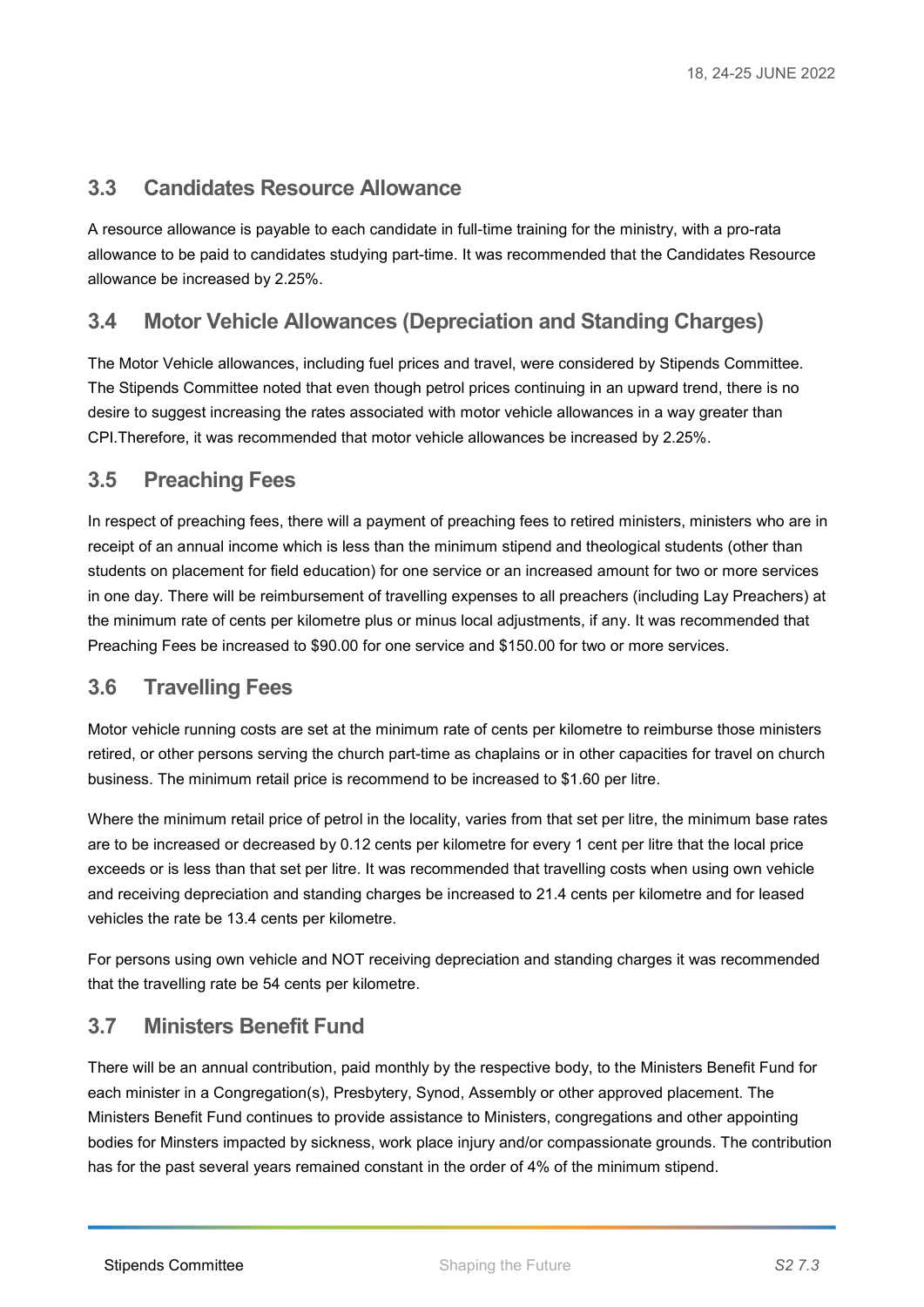#### **3.8 Remote Ministry Allowance**

A remote/rural ministry allowance is payable to ministers and Frontier Services patrols residing in a location defined by the Australian Bureau of Statistics (ABS Review on Remoteness 2001) as 'moderately accessible', 'remote' or 'very remote'. It was recommended that remote ministry allowances be increased by 2.25%

#### **3.9 Travel Equalisation**

There will be a set payment per annum by the Congregation(s) or other Appointing Body to the Motor Vehicle Travel Equalisation Scheme in respect of each ministry agent. The funds of such scheme shall be used to provide additional funds for ministry agents who own their own vehicles and who, due to the locality or nature of their placement, require additional depreciation allowance. It was recommended that the travel equalisation contribution be decreased from \$127.00 to \$120.00.

#### **3.10 Beneficiary Fund**

This fund has for several years been managed by Mercer Super Trust. Ordained Ministers can elect to be members of this fund or another superannuation fund of their choice. Contributions are based as percentages of the notional stipend. Employing bodies and Minsters both contribute.

As advised at the 2015 annual meeting the Notional Stipend is now declared to align with the fiscal year. The SA Synod meeting approved that the Notional Stipend and accompanying Beneficiary Fund contribution levels declared by 1 July each year not be applied until 1 January the following year.

The Notional stipend effective 1 July 2021 is \$61,226.00 pa. Based on full time employment the 2022 superannuation contribution by employing bodies is \$9,180.00 with employees annual contribution being \$3,672.00.

#### **4. Recommendations**

The above recommendations were incorporated into Schedule A 2022 and presented to SC on 3rd December 2021.

The Synod Standing Committee (by consensus) RESOLVED to:

- **1. a. APPROVE Schedule A Stipends and Allowances for 2022.**
	- **b. REQUEST the General Secretary write to congregation treasurers explaining the increase to stipend and allowances.**

**SSC21.136**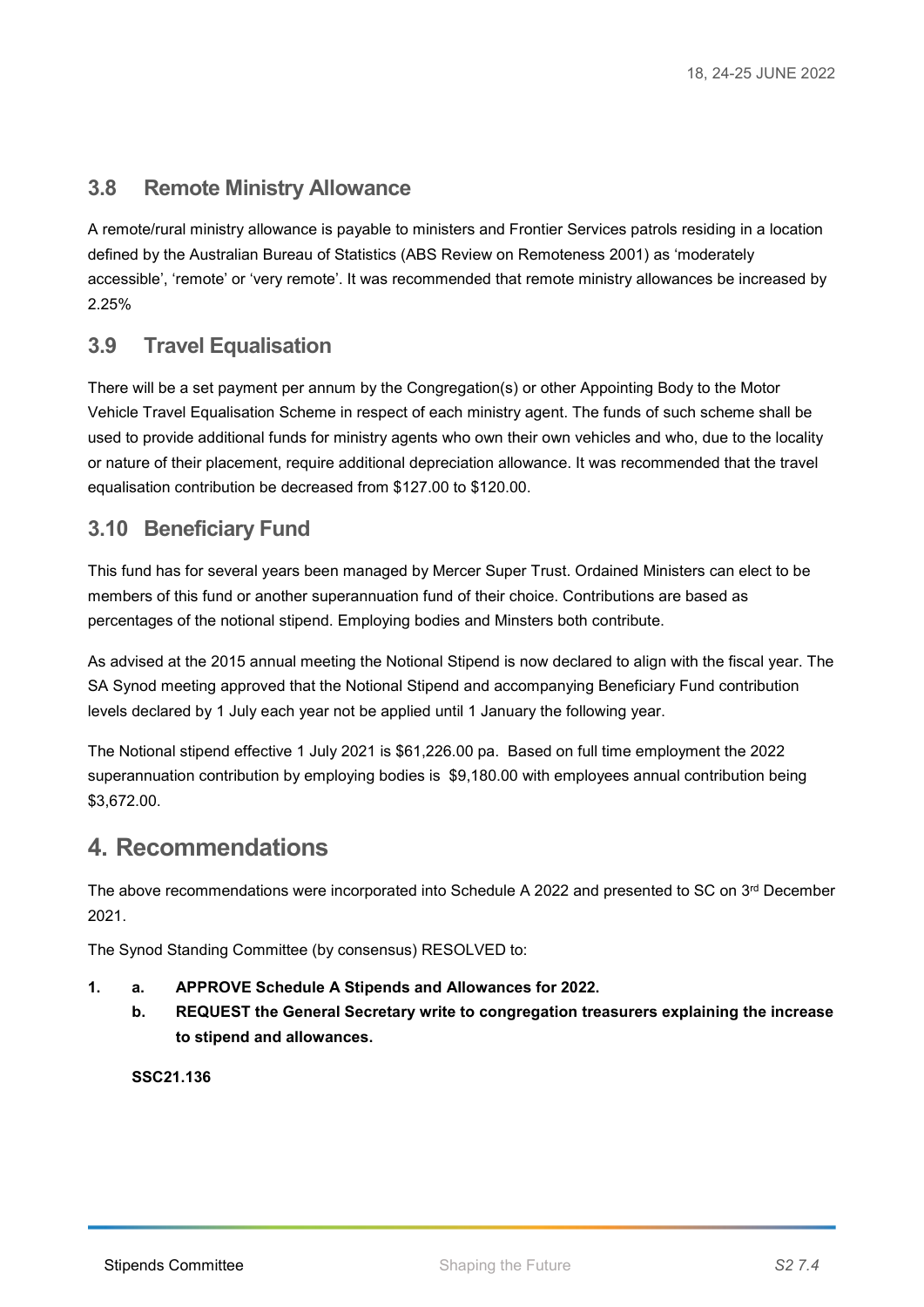### **Summary Remarks**

South Australian Synod's total package of stipend and allowances is about \$3,500 less (before tax) than the national average. In assessing the stipend package relative to other Synods, it should be appreciated that the package includes accommodation and other related matters. As a general rule, the cost of housing in South Australia may be less than in many of the other States and Territories, particularly in the major cities and regional locations. Furthermore, South Australia has adopted a more "flexible" approach to the use of stipend packaging for tax purposes in that we allow up to **50% of the minimum stipend** plus 100% of allowances to be paid into a Minister's Fringe Benefit Account (FBA). This can mean that Minister's filling placements of up to .5FTE stipend can have the entire stipend they receive plus 100% of all allowances paid into an FBA. As a result for both full and part-time placements, the real difference in "usable" (post-tax) stipend and allowances between the SA Synod and others is much less. It should be noted that this is based upon existing FBT laws and the practices adopted in other Synods. These may change and caution should be exercised in placing longer term reliance upon the FBT arrangements in this context.

#### **Brian Hern**

*Chairperson, on behalf of SA Synod Stipends Committee*